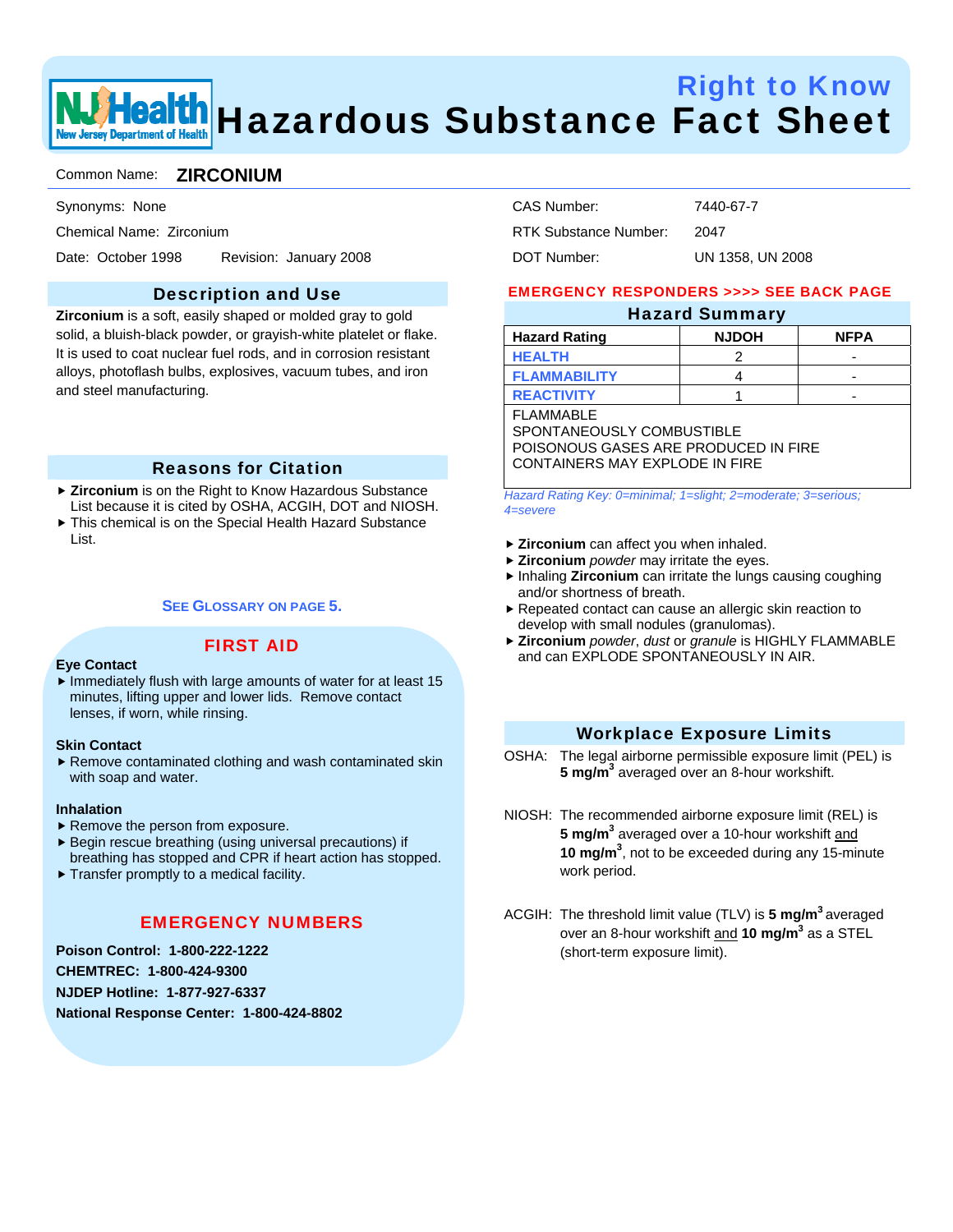## Determining Your Exposure

- Read the product manufacturer's Material Safety Data Sheet (MSDS) and the label to determine product ingredients and important safety and health information about the product mixture.
- $\blacktriangleright$  For each individual hazardous ingredient, read the New Jersey Department of Health Hazardous Substance Fact Sheet, available on the RTK website (www.nj.gov/health/eoh/rtkweb) or in your facility's RTK Central File or Hazard Communication Standard file.
- $\blacktriangleright$  You have a right to this information under the New Jersey Worker and Community Right to Know Act, the Public Employees Occupational Safety and Health (PEOSH) Act if you are a public worker in New Jersey, and under the federal Occupational Safety and Health Act (OSHA) if you are a private worker.
- ▶ The New Jersey Right to Know Act requires most employers to label chemicals in the workplace and requires public employers to provide their employees with information concerning chemical hazards and controls. The federal OSHA Hazard Communication Standard (29 CFR 1910.1200) and the PEOSH Hazard Communication Standard (N.J.A.C. 12:100-7) require employers to provide similar information and training to their employees.

This Fact Sheet is a summary of available information regarding the health hazards that may result from exposure. Duration of exposure, concentration of the substance and other factors will affect your susceptibility to any of the potential effects described below.

## Health Hazard Information

#### **Acute Health Effects**

The following acute (short-term) health effects may occur immediately or shortly after exposure to **Zirconium**:

▶ Zirconium *powder* may irritate the eyes.

#### **Chronic Health Effects**

The following chronic (long-term) health effects can occur at some time after exposure to **Zirconium** and can last for months or years:

#### *Cancer Hazard*

• While **Zirconium** has been tested, further testing is required to assess its potential to cause cancer.

#### *Reproductive Hazard*

▶ While Zirconium has been tested, further testing is required to assess its potential to cause reproductive harm.

#### *Other Effects*

- **F** Inhaling **Zirconium** can irritate the lungs causing coughing and/or shortness of breath.
- $\blacktriangleright$  Repeated contact can cause an allergic skin reaction to develop with small nodules (granulomas).

## Medical

#### **Medical Testing**

If symptoms develop or overexposure is suspected, the following is recommended:

 $\blacktriangleright$  Evaluation by a qualified allergist can help diagnose skin allergy.

Any evaluation should include a careful history of past and present symptoms with an exam. Medical tests that look for damage already done are not a substitute for controlling exposure.

Request copies of your medical testing. You have a legal right to this information under the OSHA Access to Employee Exposure and Medical Records Standard (29 CFR 1910.1020).

#### **Mixed Exposures**

 $\blacktriangleright$  Smoking can cause heart disease, lung cancer, emphysema, and other respiratory problems. It may worsen respiratory conditions caused by chemical exposure. Even if you have smoked for a long time, stopping now will reduce your risk of developing health problems.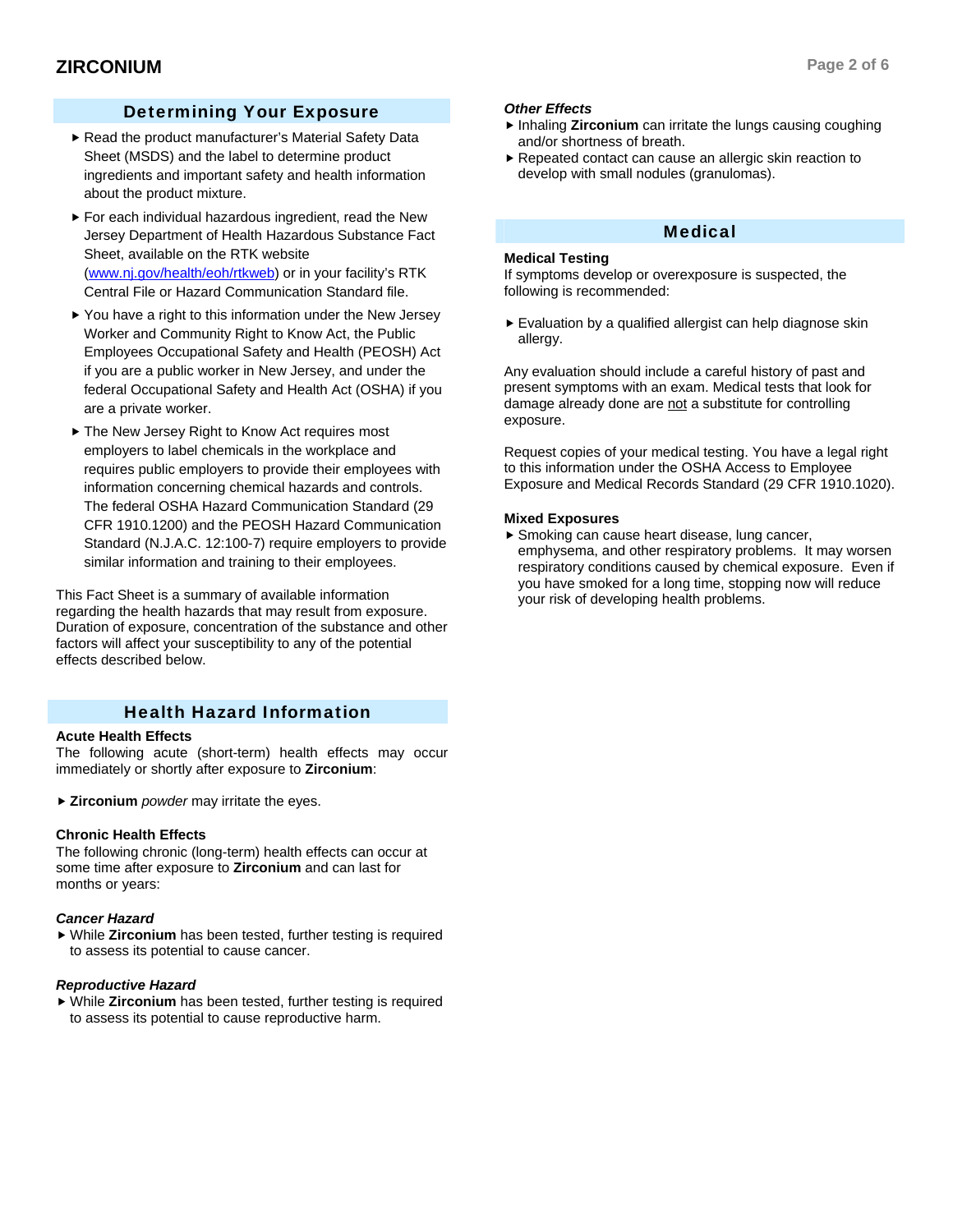## Workplace Controls and Practices

Very toxic chemicals, or those that are reproductive hazards or sensitizers, require expert advice on control measures if a less toxic chemical cannot be substituted. Control measures include: (1) enclosing chemical processes for severely irritating and corrosive chemicals, (2) using local exhaust ventilation for chemicals that may be harmful with a single exposure, and (3) using general ventilation to control exposures to skin and eye irritants. For further information on workplace controls, consult the NIOSH document on Control Banding at www.cdc.gov/niosh/topics/ctrlbanding/.

The following work practices are also recommended:

- $\blacktriangleright$  Label process containers.
- $\blacktriangleright$  Provide employees with hazard information and training.
- $\blacktriangleright$  Monitor airborne chemical concentrations.
- $\blacktriangleright$  Use engineering controls if concentrations exceed recommended exposure levels.
- $\blacktriangleright$  Provide eye wash fountains and emergency showers.
- $\blacktriangleright$  Wash or shower if skin comes in contact with a hazardous material.
- $\blacktriangleright$  Always wash at the end of the workshift.
- $\triangleright$  Change into clean clothing if clothing becomes contaminated.
- $\triangleright$  Do not take contaminated clothing home.
- $\triangleright$  Get special training to wash contaminated clothing.
- $\triangleright$  Do not eat, smoke, or drink in areas where chemicals are being handled, processed or stored.
- $\blacktriangleright$  Wash hands carefully before eating, smoking, drinking, applying cosmetics or using the toilet.

In addition, the following may be useful or required:

f Before entering a confined space where **Zirconium** *powder*, *dust* or *granule* may be present, check to make sure that an explosive concentration does not exist.

#### Personal Protective Equipment

The OSHA Personal Protective Equipment Standard (29 CFR 1910.132) requires employers to determine the appropriate personal protective equipment for each hazard and to train employees on how and when to use protective equipment.

The following recommendations are only guidelines and may not apply to every situation.

#### **Gloves and Clothing**

- ▶ Avoid skin contact with **Zirconium**. Wear personal protective equipment made from material which can not be permeated or degraded by this substance. Safety equipment suppliers and manufacturers can provide recommendations on the most protective glove and clothing material for your operation.
- ▶ Safety equipment manufacturers recommend DuPont *Tyvek®* as protective material for *hazardous dusts*.
- $\blacktriangleright$  Wear protective clothing made of material that does not generate static electricity.
- $\blacktriangleright$  All protective clothing (suits, gloves, footwear, headgear) should be clean, available each day, and put on before work.

#### **Eye Protection**

- $\blacktriangleright$  Wear eye protection with side shields or goggles.
- $\blacktriangleright$  Wear a face shield along with goggles when working with corrosive, highly irritating or toxic substances.
- $\triangleright$  Do not wear contact lenses when working with this substance.

#### **Respiratory Protection**

*Improper use of respirators is dangerous.* Respirators should only be used if the employer has implemented a written program that takes into account workplace conditions, requirements for worker training, respirator fit testing, and medical exams, as described in the OSHA Respiratory Protection Standard (29 CFR 1910.134).

- $\triangleright$  Where the potential exists for exposure over **5 mg/m<sup>3</sup>**, use a NIOSH approved air-purifying, particulate filter respirator with an N, R or P95 filter. More protection is provided by a full facepiece respirator than by a half-mask respirator, and even greater protection is provided by a powered-air purifying respirator.
- $\blacktriangleright$  Leave the area immediately if (1) while wearing a filter or cartridge respirator you can smell, taste, or otherwise detect **Zirconium**, (2) while wearing particulate filters abnormal resistance to breathing is experienced, or (3) eye irritation occurs while wearing a full facepiece respirator. Check to make sure the respirator-to-face seal is still good. If it is, replace the filter or cartridge. If the seal is no longer good, you may need a new respirator.
- $\triangleright$  Consider all potential sources of exposure in your workplace. You may need a combination of filters, prefilters or cartridges to protect against different forms of a chemical (such as vapor and mist) or against a mixture of chemicals.
- Exposure to  $25 \text{ mg/m}^3$  is immediately dangerous to life and health. If the possibility of exposure above 25 mg/m<sup>3</sup> exists, use a NIOSH approved self-contained breathing apparatus with a full facepiece operated in a pressure-demand or other positive-pressure mode equipped with an emergency escape air cylinder.

## Fire Hazards

If employees are expected to fight fires, they must be trained and equipped as stated in the OSHA Fire Brigades Standard (29 CFR 1910.156).

- **Example 2** Zirconium *powder*, *dust* or *granule* is HIGHLY FLAMMABLE and can EXPLODE SPONTANEOUSLY IN AIR.
- $\blacktriangleright$  Use dry chemicals appropriate for extinguishing metal fires (such as dry lime, soda ash and graphite).
- ► USE WATER with care as **Zirconium** re-ignites in the presence of WATER and burns more violently.
- $\triangleright$  DO NOT USE CO<sub>2</sub> or HALOGEN extinguishing agents.
- **POISONOUS GASES ARE PRODUCED IN FIRE.**
- **CONTAINERS MAY EXPLODE IN FIRE.**
- $\blacktriangleright$  Use water spray to keep fire-exposed containers cool. DO NOT get water inside containers.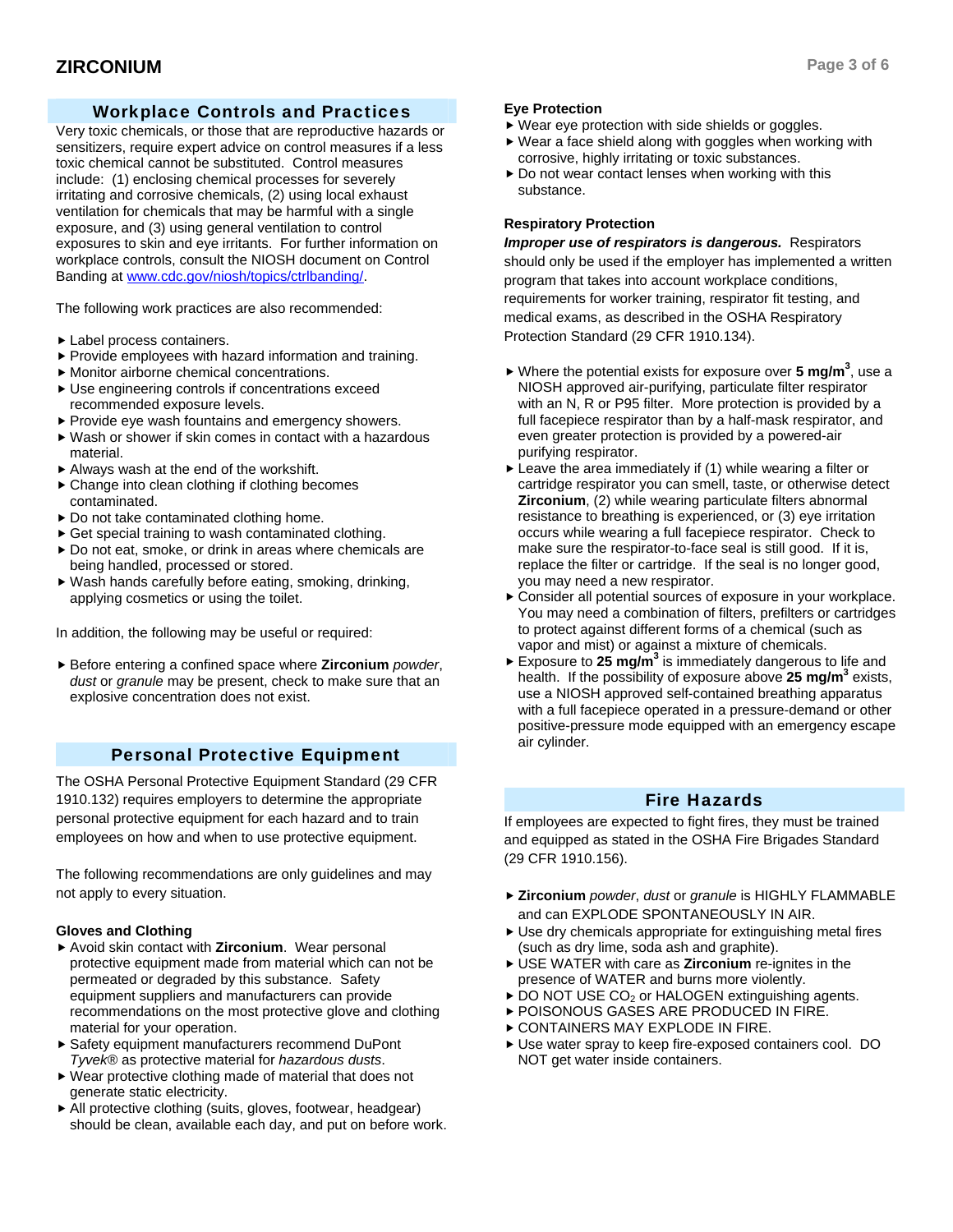## Spills and Emergencies

If employees are required to clean-up spills, they must be properly trained and equipped. The OSHA Hazardous Waste Operations and Emergency Response Standard (29 CFR 1910.120) may apply.

If **Zirconium** is spilled, take the following steps:

- $\blacktriangleright$  Evacuate personnel and secure and control entrance to the area.
- $\blacktriangleright$  Eliminate all ignition sources.
- $\triangleright$  Collect powdered material in the most convenient and safe manner and deposit in sealed containers.
- $\blacktriangleright$  Ventilate and wash area after clean-up is complete.
- f Keep **Zirconium** *powder*, *dust* or *granule* out of confined spaces, such as sewers, because of the possibility of an explosion.
- $\triangleright$  It may be necessary to contain and dispose of **Zirconium** as a HAZARDOUS WASTE. Contact your state Department of Environmental Protection (DEP) or your regional office of the federal Environmental Protection Agency (EPA) for specific recommendations.

## Handling and Storage

Prior to working with **Zirconium** you should be trained on its proper handling and storage.

- **Example 2** Zirconium reacts violently or explosively with BORAX; CARBON TETRACHLORIDE and ALKALI METAL HYDROXIDES (such as POTASSIUM HYDROXIDE and SODIUM HYDROXIDE) when heated, and also reacts violently with COPPER OXIDE and LEAD OXIDE.
- ▶ *Dusts* of pure **Zirconium** will ignite or explode when in contact with WATER.
- **Exercise F Zirconium** forms explosive mixtures with OXIDIZING AGENTS (such as PERCHLORATES, PEROXIDES, PERMANGANATES, CHLORATES, NITRATES, CHLORINE, BROMINE and FLUORINE); STRONG ACIDS (such as HYDROCHLORIC, SULFURIC and NITRIC); PHOSPHORUS; OXYGEN; LEAD; POTASSIUM NITRATE; POTASSIUM CHLORATE; SODIUM BORATE; SULFATES; MOLYBDATES; CHROMATES; and DICHROMATES.
- ▶ Zirconium is incompatible with BORON; CARBON; NITROGEN; and PLATINUM.
- ▶ Zirconium *powder*, *dust* or *granule* can explode if exposed to SHOCK, FRICTION or STATIC ELECTRICITY.
- $\triangleright$  Sources of ignition, such as smoking and open flames, are prohibited where **Zirconium** is used, handled, or stored.
- f Metal containers involving the transfer of **Zirconium** *powder* or *granule* should be grounded and bonded.
- $\blacktriangleright$  Use only non-sparking tools and equipment, especially when opening and closing containers of **Zirconium**.
- $\blacktriangleright$  Use explosion-proof electrical equipment and fittings wherever **Zirconium** is used, handled, manufactured, or stored.
- ▶ Store Zirconium *powder* immersed in water.

## Occupational Health Information Resources

The New Jersey Department of Health offers multiple services in occupational health. These services include providing informational resources, educational materials, public presentations, and industrial hygiene and medical investigations and evaluations.

#### **For more information, please contact:**

 New Jersey Department of Health Right to Know PO Box 368 Trenton, NJ 08625-0368 Phone: 609-984-2202 Fax: 609-984-7407 E-mail: rtk@doh.state.nj.us Web address: http://www.nj.gov/health/eoh/rtkweb

*The Right to Know Hazardous Substance Fact Sheets are not intended to be copied and sold for commercial purposes.*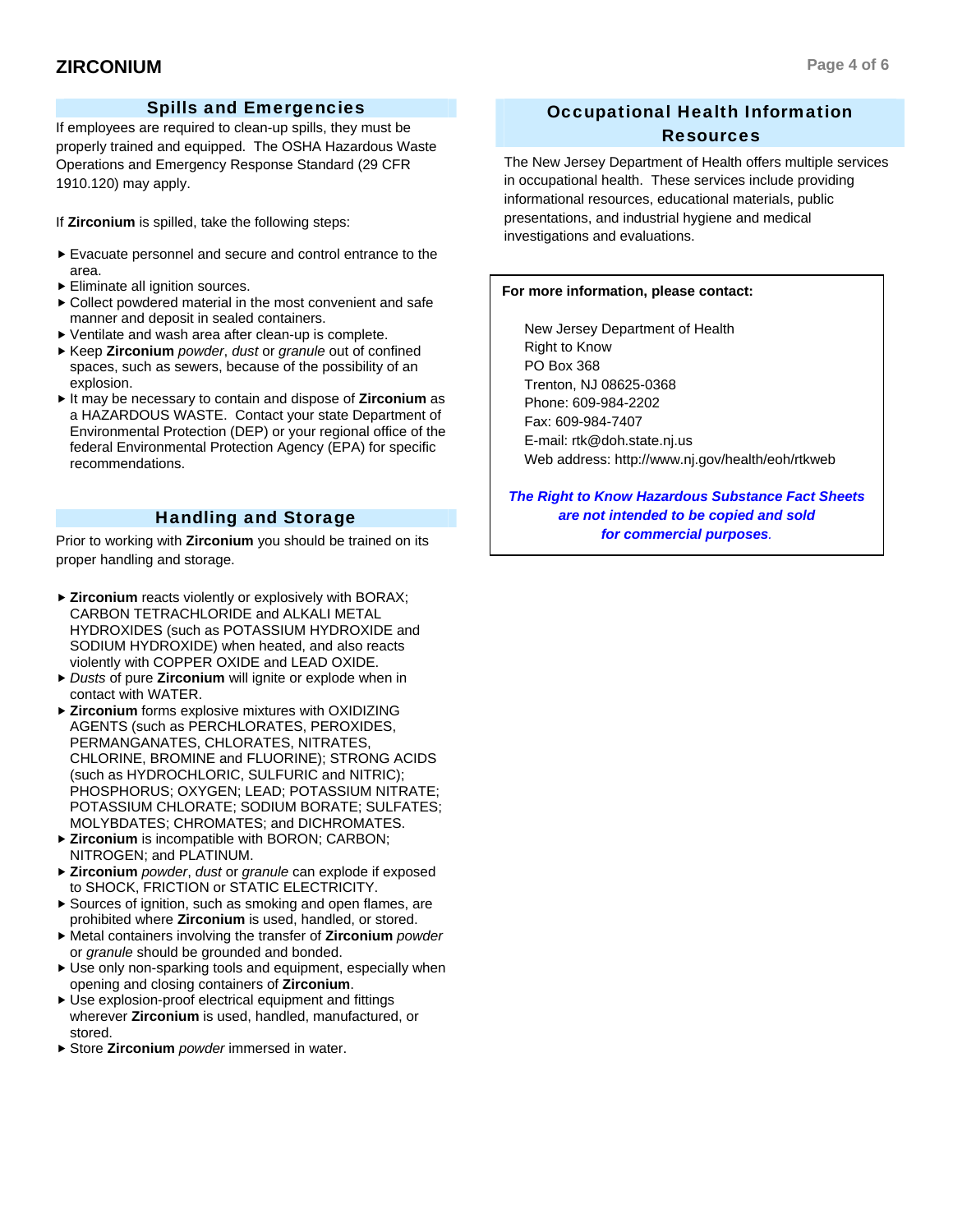#### **GLOSSARY**

**ACGIH** is the American Conference of Governmental Industrial Hygienists. They publish guidelines called Threshold Limit Values (TLVs) for exposure to workplace chemicals.

**Acute Exposure Guideline Levels** (AEGLs) are established by the EPA. They describe the risk to humans resulting from once-in-a lifetime, or rare, exposure to airborne chemicals.

**Boiling point** is the temperature at which a substance can change its physical state from a liquid to a gas.

A **carcinogen** is a substance that causes cancer.

The **CAS number** is unique, identifying number, assigned by the Chemical Abstracts Service, to a specific chemical.

**CFR** is the Code of Federal Regulations, which are the regulations of the United States government.

A **combustible** substance is a solid, liquid or gas that will burn.

A **corrosive** substance is a gas, liquid or solid that causes destruction of human skin or severe corrosion of containers.

**DEP** is the New Jersey Department of Environmental Protection.

**DOT** is the Department of Transportation, the federal agency that regulates the transportation of chemicals.

**EPA** is the Environmental Protection Agency, the federal agency responsible for regulating environmental hazards.

**ERG** is the Emergency Response Guidebook. It is a guide for emergency responders for transportation emergencies involving hazardous substances.

**Emergency Response Planning Guideline** (ERPG) values are intended to provide estimates of concentration ranges where one reasonably might anticipate observing adverse effects.

A **fetus** is an unborn human or animal.

A **flammable** substance is a solid, liquid, vapor or gas that will ignite easily and burn rapidly.

The **flash point** is the temperature at which a liquid or solid gives off vapor that can form a flammable mixture with air.

**IARC** is the International Agency for Research on Cancer, a scientific group.

**Ionization Potential** is the amount of energy needed to remove an electron from an atom or molecule. It is measured in electron volts.

**IRIS** is the Integrated Risk Information System database maintained by federal EPA. The database contains information on human health effects that may result from exposure to various chemicals in the environment.

**LEL** or **Lower Explosive Limit**, is the lowest concentration of a combustible substance (gas or vapor) in the air capable of continuing an explosion.

**mg/m3** means milligrams of a chemical in a cubic meter of air. It is a measure of concentration (weight/volume).

A **mutagen** is a substance that causes mutations. A **mutation** is a change in the genetic material in a body cell. Mutations can lead to birth defects, miscarriages, or cancer.

**NFPA** is the National Fire Protection Association. It classifies substances according to their fire and explosion hazard.

**NIOSH** is the National Institute for Occupational Safety and Health. It tests equipment, evaluates and approves respirators, conducts studies of workplace hazards, and proposes standards to OSHA.

**NTP** is the National Toxicology Program which tests chemicals and reviews evidence for cancer.

**OSHA** is the federal Occupational Safety and Health Administration, which adopts and enforces health and safety standards.

**PEOSHA** is the New Jersey Public Employees Occupational Safety and Health Act, which adopts and enforces health and safety standards in public workplaces.

**Permeated** is the movement of chemicals through protective materials.

**PIH** is a DOT designation for chemicals which are Poison Inhalation Hazards.

**ppm** means parts of a substance per million parts of air. It is a measure of concentration by volume in air.

A **reactive** substance is a solid, liquid or gas that releases energy under certain conditions.

**STEL** is a Short Term Exposure Limit which is usually a 15 minute exposure that should not be exceeded at any time during a work day.

A **teratogen** is a substance that causes birth defects by damaging the fetus.

**UEL** or **Upper Explosive Limit** is the highest concentration in air above which there is too much fuel (gas or vapor) to begin a reaction or explosion.

**Vapor Density** is the ratio of the weight of a given volume of one gas to the weight of another (usually *Hydrogen*), at the same temperature and pressure.

The **vapor pressure** is a measure of how readily a liquid or a solid mixes with air at its surface. A higher vapor pressure indicates a higher concentration of the substance in air and therefore increases the likelihood of breathing it in.